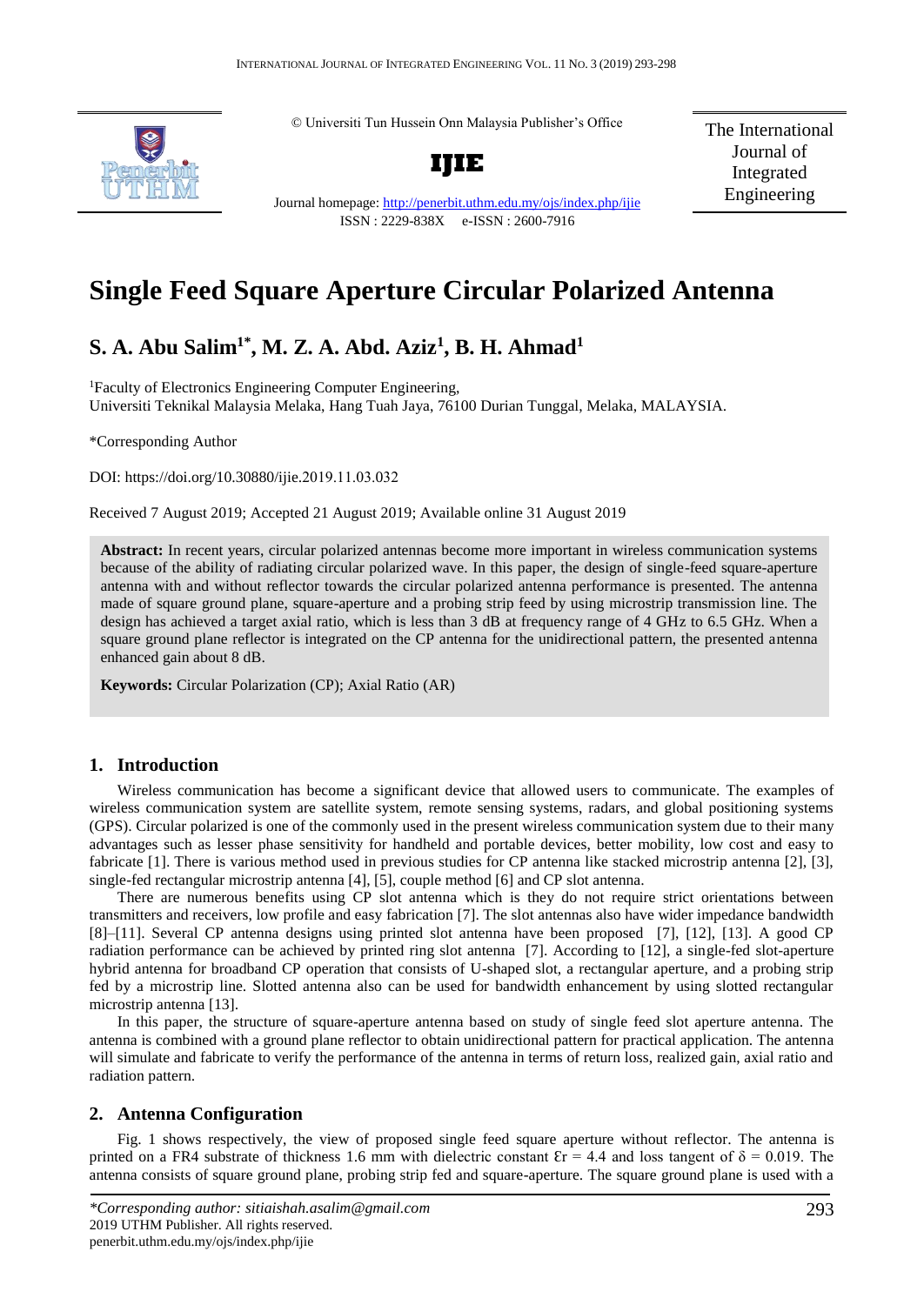length,  $Lg = 60$  mm. To achieve frequency rests around 5.5 GHz, the square-aperture position is tuned starting at end of feed line in the center. The dimension of square-aperture is W = 20 mm. The antenna is fed by using 50- $\Omega$  microstrip transmission line with dimension  $S = 34$  mm and  $c = 1.4$  mm. Refer to the Fig. 3 for the geometry of the single fed square aperture and Table 1 for the dimension.



**Fig. 1 - Single feed square aperture antenna (Design A)**

CP slot/ aperture antenna has a bidirectional radiation pattern. Nevertheless, a unidirectional radiation pattern is needed for practical usage of directive communication link. A square ground plane reflector is used for unidirectional (boresight) radiation. Fig. 2 is the single feed square aperture with reflector. The square ground plane reflector of length  $Rg = 75$  mm separated with air from ground at height h = 13 mm. While adding the reflector, the others antenna dimension is remaining the same.



**Fig. 2 - Single feed square aperture antenna with reflector (Design B)**



**Fig. 3 - Geometry of antenna Fig. 4 - Fabricated antenna**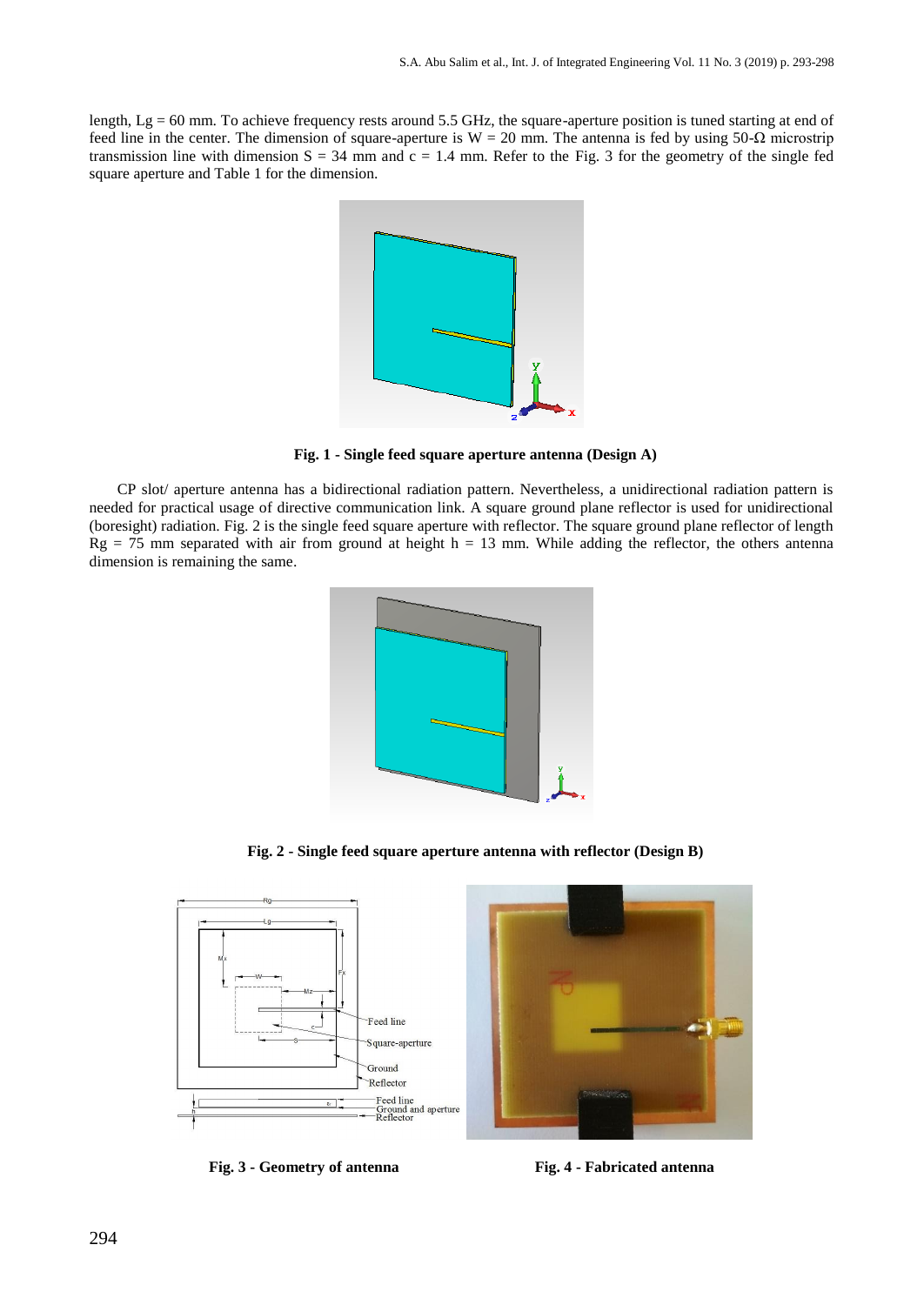| Parameter         | Dimension |
|-------------------|-----------|
|                   | (mm)      |
| $L_{g}$           | 60        |
| $M_{x}$           | 19        |
| $M_z$             | 25        |
| $F_x$             | 34.4      |
| S                 | 34        |
| $\mathcal{C}_{0}$ | 1.4       |
| W                 | 20        |
| h                 | 13        |
| $R_g$             | 75        |

#### **Table 1 - Parameter of antenna**

## **3. Results and Discussion**

The presented antenna with and without reflector were simulated and fabricated using flame retardant 4 (FR4) board as shown in Fig. 4. The simulation was conducted by using Microwave Computer Simulation Technology (CST) Studio simulation software and the fabricated antennas are measured by using anechoic antenna measurement system and network analyzer. The return loss, realized gain, directivity, efficiency, axial ratio and radiation pattern were studied.

Fig. 5 presented the return loss of Design A and Design B. Based on the Fig., the return loss at frequency 5.5 GHz increase from Design A (-19.69 dB) to Design B (-21.95 dB). However, the return loss bandwidth decrease for 11% (37% to 26%). The measurement result for Design B have much difference is due to the fabrication tolerance.Critical conditions for autoignition of non-premixed ethanol flames are shown in Figs. 2 and 3. Fig. 2 shows the temperature of air at autoignition as a function of mass fraction of fuel at the fuel duct exit. The data is obtained at a fixed value of strain rate  $a_2 = 300$  s<sup>-1</sup>. Measured values of Seiser et al. [8] agree well with the numerical calculations as shown in Fig. 2.



295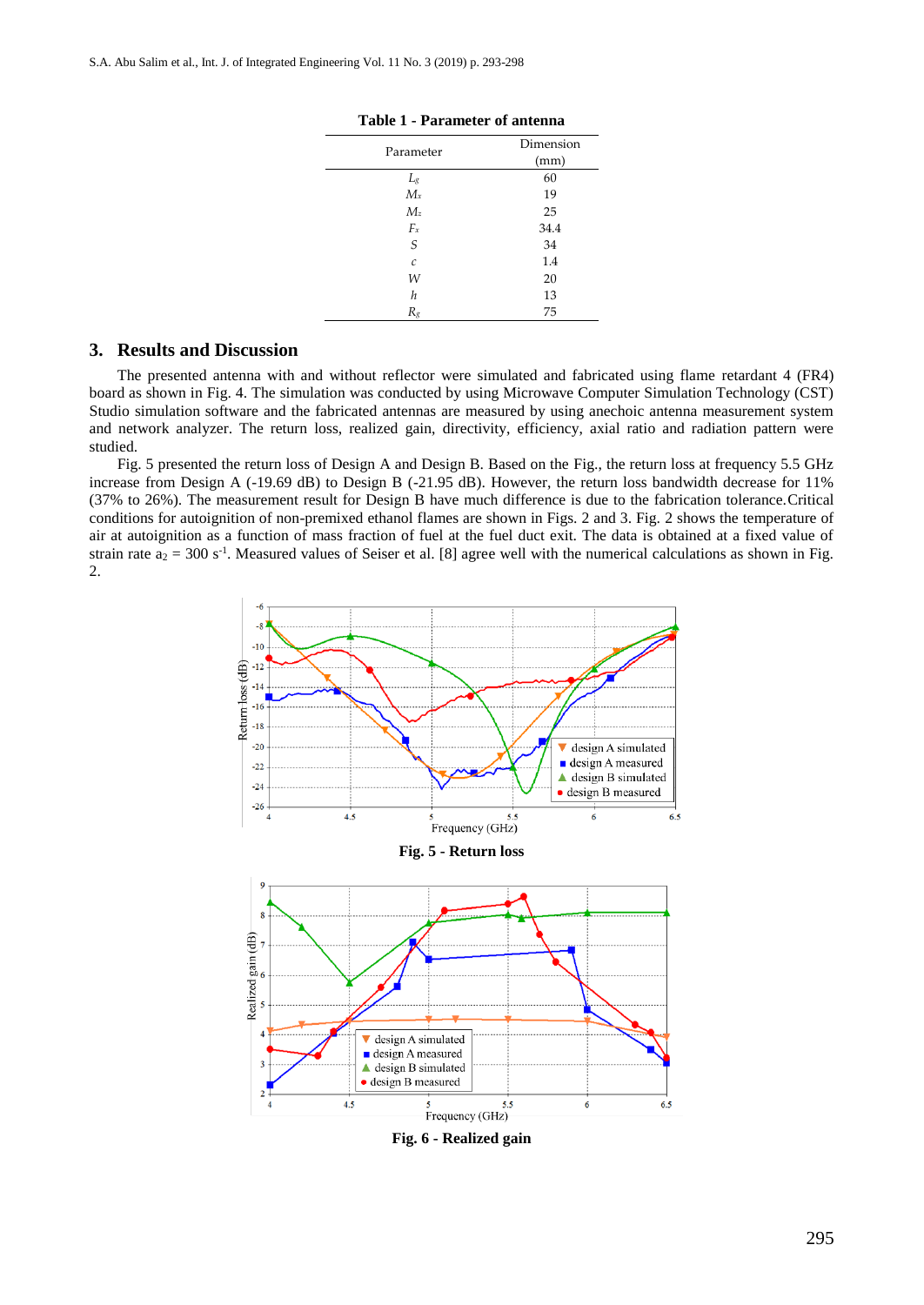

**Fig. 9 - Axial ratio**

Fig. 6, Fig. 7, and Fig. 8 shows the realized gain, directivity, and efficiency of the antennas. The realized gain and directivity for antenna with reflector are enhanced by about 3.5 dB and 3.9 dB at desired frequency. The simulation result of AR performance for antenna A and B shown in Fig. 9. The AR bandwidth for Design A was about 38% (4.4 GHz to 6.5 GHz), whereas for Design B was 45% (4.0 GHz to 6.5 GHz). The ideal CP is at frequency 5.5 GHz with 0.4 dB AR. The surface current of the antenna to show the working principle of CP radiation pattern can be seen in Fig. 10.

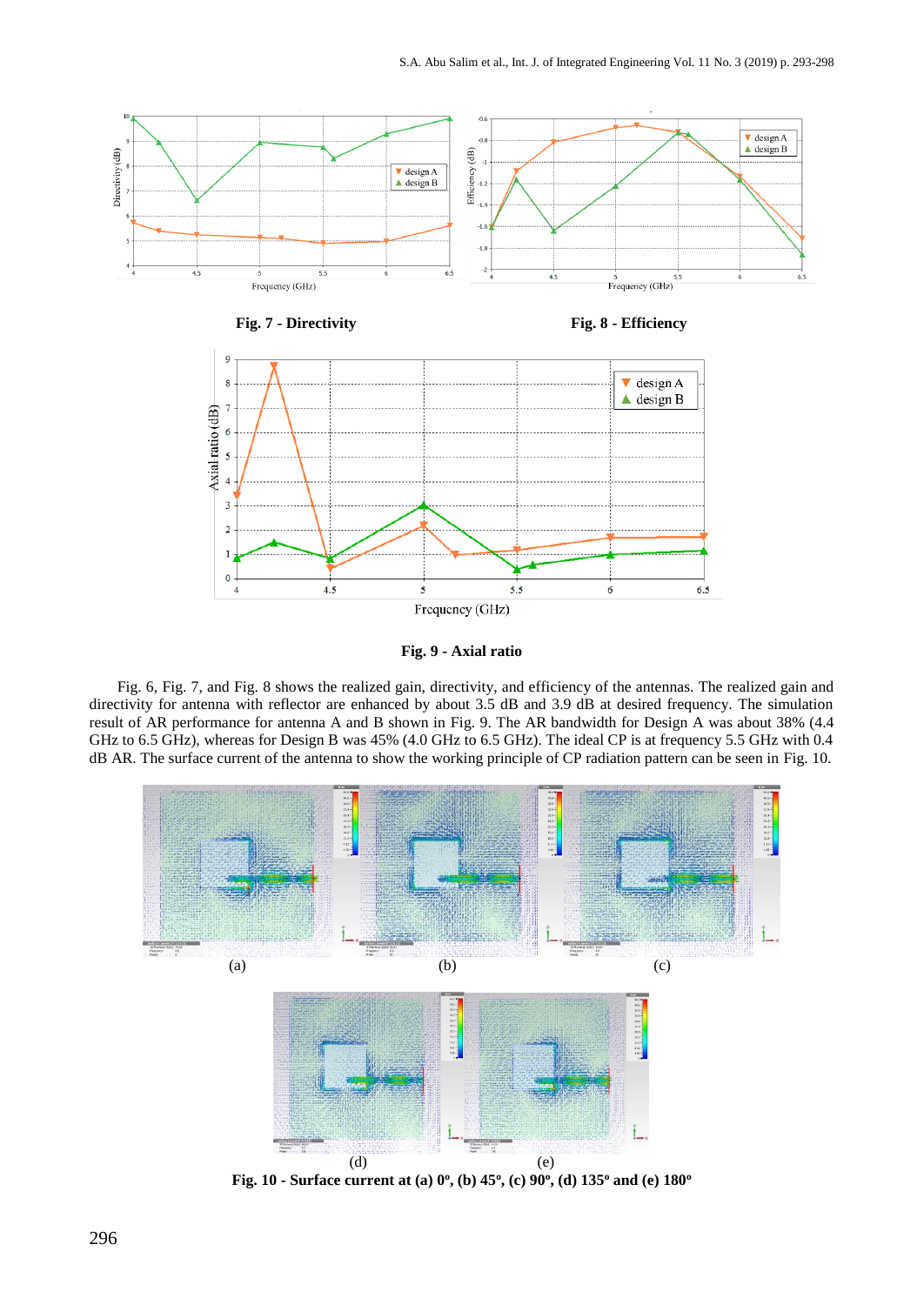The radiation pattern of antenna at frequency 5.5 GHz are depicted in Fig. 11. Fig. 11(a) and 11(b) shows the simulated and measured patterns in the X-Z and Y-Z planes of Design A, respectively. The result show that the radiation pattern of Design A is look like bidirectional. As mentioned earlier, by integrating the reflector (Design B) the unidirectional pattern can be achieved. Fig. 11(c) and 11(d) presented the antenna for Design B.



**Fig. 11 - Radiation pattern at 5.5 GHz (a) X-Z cut Design A, (b) Y-Z cut Design A, (c) X-Z cut Design B, and (d) Y-Z cut Design B**

The comparison of proposed antenna performance with some referenced antenna as shown in Table 2. The table describe the comparison of size, gain, and AR bandwidth of antennas.

| $1.0011$ $- 0.1.0011$ $- 0.0011$ $- 0.0011$ |                           |          |                   |  |  |  |  |  |
|---------------------------------------------|---------------------------|----------|-------------------|--|--|--|--|--|
| Refs.                                       | Size (mm <sup>3</sup> )   | Gain(dB) | ARBW (%, GHz)     |  |  |  |  |  |
| [14]                                        | 28 x 28 x 1.6             | 3.0      | $41.3(4.40-6.67)$ |  |  |  |  |  |
| [15]                                        | $30 \times 30 \times 1.6$ | 2.0      | 37.1 (4.50-6.55)  |  |  |  |  |  |
| [16]                                        | $40 \times 40 \times 0.8$ | 4.4      | 56.0 (4.75-8.45)  |  |  |  |  |  |
| [17]                                        | $60 \times 60$ 1.0        | 4.2      | 44.0 (4.65-7.27)  |  |  |  |  |  |
| [18]                                        | 80 x 80 x 1.57            | 12.5     | $11.8(5.08-5.72)$ |  |  |  |  |  |
| Proposed A                                  | $60 \times 60 \times 1.6$ | 5.0      | 38.0 (4.40-6.50)  |  |  |  |  |  |
| Proposed B                                  | $60 \times 60 \times 1.6$ | 8.0      | $45.0(4.00-6.50)$ |  |  |  |  |  |

| Table 2 - CP antenna comparison |  |  |  |  |
|---------------------------------|--|--|--|--|
|---------------------------------|--|--|--|--|